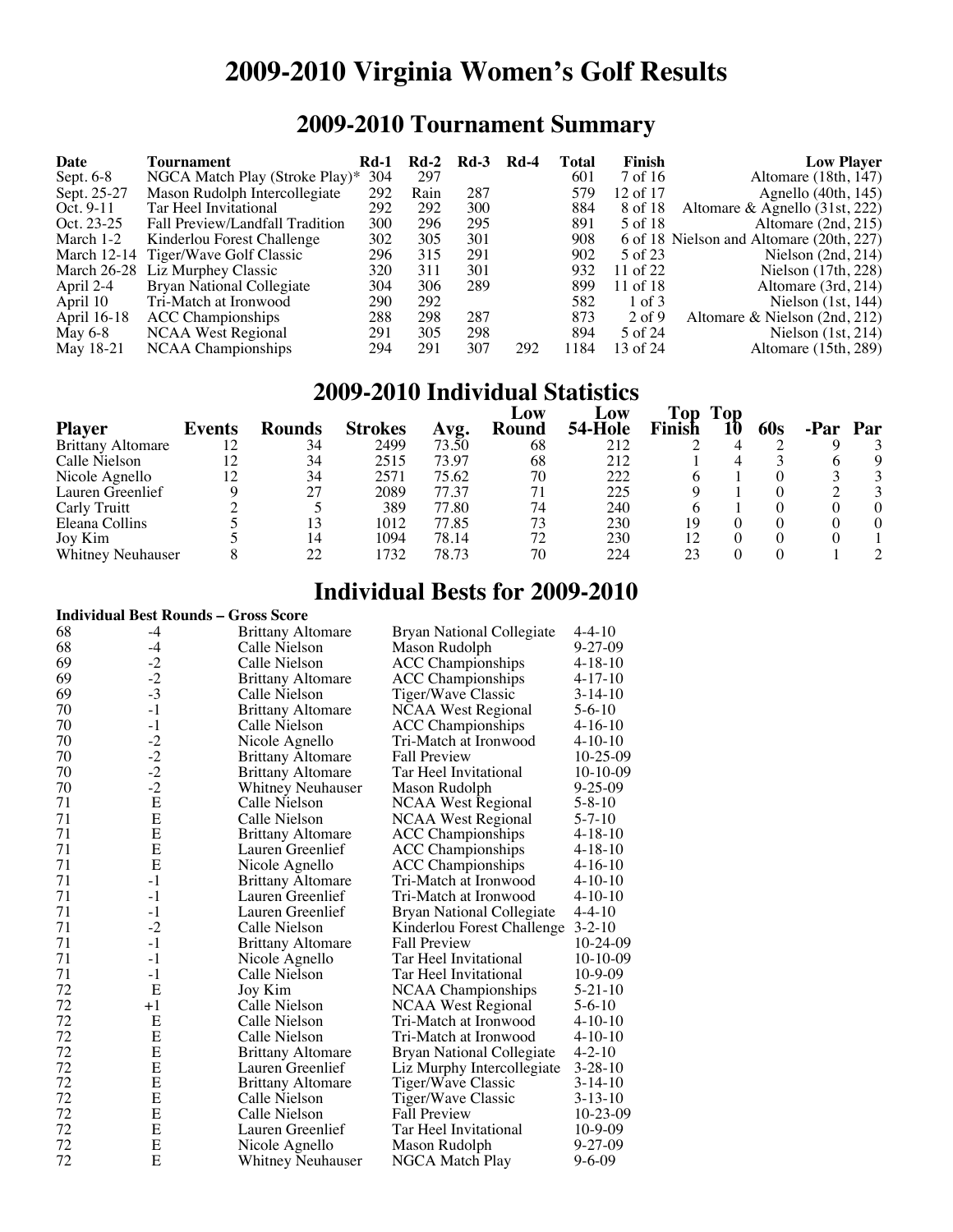#### **Individual Best Rounds - vs. Par**<br>-4 68 Brittany Altomare 4 68 Brittany Altomare Bryan National Collegiate 4-4-10<br>
4 68 Calle Nielson Mason Rudolph 9-27-09<br>
2 70 Brittany Altomare NCAA Championships 5-19-10<br>
2 70 Brittany Altomare NCAA Championships 5-19-10<br>
-2 70 Brittany Altoma -3 69 Calle Nielson Tiger/Wave Classic 3-14-10 70 Brittany Altomare NCAA Championships 5-21-10<br>70 12 Nicole Agnello - NCAA Championships 5-19-10<br>70 12 12 12 12 12 12 12 12 12 12 12 13-10 70 Brittany Altomare NCAA Championships 5-18-10<br>69 Calle Nielson ACC Championships 4-18-10 69 Calle Nielson ACC Championships 4-18-10<br>69 Brittany Altomare ACC Championships 4-17-10 69 Brittany Altomare ACC Championships 4-17-10<br>70 Nicole Agnello Tri-Match at Ironwood 4-10-10 -2 70 Nicole Agnello Tri-Match at Ironwood 4-10-10 71 Calle Nielson Kinderlou Forest Challenge 3-2-10<br>70 Brittany Altomare Fall Preview 10-25-09 70 Brittany Altomare Fall Preview 10-25-09<br>70 Brittany Altomare Tar Heel Invitational 10-10-09 70 Brittany Altomare Tar Heel Invitational 10-10-0<br>70 Whitney Neuhauser Mason Rudolph 9-25-09 -2 70 Whitney Neuhauser Mason Rudolph 9-25-09<br>-1 70 Brittany Altomare NCAA West Regional 5-6-10<br>-1 70 Calle Nielson ACC Championships 4-16-10 -1 70 Calle Nielson ACC Championships 4-16-10<br>-1 71 Brittany Altomare Tri-Match at Ironwood 4-10-10 <sup>-1</sup> 71 Lauren Greenlief Tri-Match at Ironwood 4-10-10<br><sup>-1</sup> 71 Lauren Greenlief Tri-Match at Ironwood 4-4-10 -1 71 Lauren Greenlief Bryan National Collegiate 4-4-10 -1 <sup>71</sup> Brittany Altomare Fall Preview 10-24-09 -1 <sup>71</sup> Nicole Agnello Tar Heel Invitational 10-10-09 <sup>-1</sup> 71 Calle Nielson Tar Heel Invitational 10-9-09<br>E 72 Joy Kim NCAA Championships 5-21-10 E 72 Joy Kim NCAA Championships 5-21-10<br>E 71 Calle Nielson NCAA West Regional 5-8-10 E 71 Calle Nielson NCAA West Regional 5-8-10<br>E 71 Calle Nielson NCAA West Regional 5-7-10 E 71 Calle Nielson NCAA West Regional 5-7-10<br>E 71 Lauren Greenlief ACC Championships 4-18-10 E 71 Lauren Greenlief ACC Championships<br>E 71 Brittany Altomare ACC Championships E 71 Brittany Altomare ACC Championships 4-18-10 E 71 Nicole Agnello ACC Championships 4-16-10 E 22 Calle Nielson Tri-Match at Ironwood 4-10-10<br>E 22 Calle Nielson Tri-Match at Ironwood 4-10-10 E 22 Calle Nielson Tri-Match at Ironwood 4-10-10<br>E 72 Brittany Altomare Bryan National Collegiate 4-2-10 E 72 Brittany Altomare Bryan National Collegiate 4-2-10<br>E 72 Lauren Greenlief Liz Murphy Intercollegiate 3-28-10 E 72 Lauren Greenlief Liz Murphy Intercollegiate<br>E 72 Brittany Altomare Tiger/Wave Classic E 72 Brittany Altomare Tiger/Wave Classic 3-14-10<br>E 72 Calle Nielson Tiger/Wave Classic 3-13-10 E 22 Calle Nielson Tiger/Wave Classic<br>E 23 Nicole Agnello Kinderlou Forest Ch E 73 Nicole Agnello Kinderlou Forest Challenge 3-1-10<br>E 73 Whitney Neuhauser Kinderlou Forest Challenge 3-1-10 E 73 Whitney Neuhauser Kinderlou Forest Challenge 3-1-10<br>E 72 Calle Nielson Fall Preview 10-23-09 The Text Calle Nielson Fall Preview 10-23-0<br>
Tan Heel Invitational 10-9-09 E 22 Lauren Greenlief Tar Heel Invitational 10-9-09<br>E 72 Whitney Neuhauser NGCA Match Play 9-6-09 Whitney Neuhauser NGCA Match Play **Individual Best Tournaments – Gross Score (54 holes)** 212 -1 Brittany Altomare ACC Championships 4-18-10<br>212 -1 Calle Nielson ACC Championships 4-18-10 212 -1 Calle Nielson ACC Championships 4-18-10<br>214 +1 Calle Nielson NCAA West Regional 5-8-10 214 +1 Calle Nielson NCAA West Regional 5-8-10<br>214 -2 Brittany Altomare Bryan National Collegite 4-4-10 214 -2 Brittany Altomare Bryan National Collegite 4-4-10<br>214 -2 Calle Nielson Tiger/Wave Classic 3-14-10 214 -2 Calle Nielson Tiger/Wave Classic 3-14-10<br>215 -1 Brittany Altomare Fall Preview 10-25-09 215 -1 Brittany Altomare Fall Preview 10-25-09<br>221 -8 Brittany Altomare NCAA West Regional 5-8-10 221 +8 Brittany Altomare NCAA West Regional 5-8-10 222 +6 Brittany Altomare Tar Heel Invitational 10-11-09 222 +6 Nicole Agnello Tar Heel Invitational<br>223 +7 Nicole Agnello Fall Preview 223 +7 Nicole Agnello Fall Preview 10-25-09 223 +7 Calle Nielson Fall Preview 10-25-09<br>224 +11 Nicole Agnello ACC Championships 4-18-10 224 +11 Nicole Agnello ACC Championships<br>224 +8 Whitney Neuhauser Tar Heel Invitational 224 +8 Whitney Neuhauser Tar Heel Invitational 10-11-09 225 +12 Lauren Greenlief ACC Championships<br>225 +9 Calle Nielson Tar Heel Invitational Calle Nielson Tar Heel Invitational 10-11-09 **Individual Best Tournaments – vs. Par**<br>-2 214 Brittany Altomare <sup>2</sup> 214 Brittany Altomare Bryan National Collegite 4-4-10<br>214 Calle Nielson Tiger/Wave Classic 3-14-10 -2 214 Calle Nielson Tiger/Wave Classic 3-14-10<br>-1 212 Brittany Altomare ACC Championships 4-18-10 <sup>-1</sup> 212 Brittany Altomare ACC Championships 4-18-10<br><sup>-1</sup> 212 Calle Nielson ACC Championships 4-18-10 -1 212 Calle Nielson ACC Championships 4-18-10<br>-1 215 Brittany Altomare Fall Preview 10-25-09 <sup>-1</sup> 215 Brittany Altomare Fall Preview 10-25-09<br>E 144 Calle Nielson Tri-Match at Ironwood 4-10-10 E 144 Calle Nielson Tri-Match at Ironwood 4-10-10<br>
+1 289 Brittany Altomare NCAA Championships 5-21-10 289 Brittany Altomare NCAA Championships 214 Calle Nielson NCAA West Regional +1 214 Calle Nielson NCAA West Regional 5-8-10<br>+1 145 Brittany Altomare Tri-Match at Ironwood 4-10-10 145 Brittany Altomare Tri-Match at Ironwood 4-10-10<br>145 Nicole Agnello Mason Rudolph 9-27-09 +1 145 Nicole Agnello Mason Rudolph 9-27-09 +2 146 Whitney Neuhauser Mason Rudolph 9-27-09 +2 146 Calle Nielson Mason Rudolph<br>
+3 147 Brittany Altomare NGCA Match P

147 Brittany Altomare NGCA Match Play 9-6-09